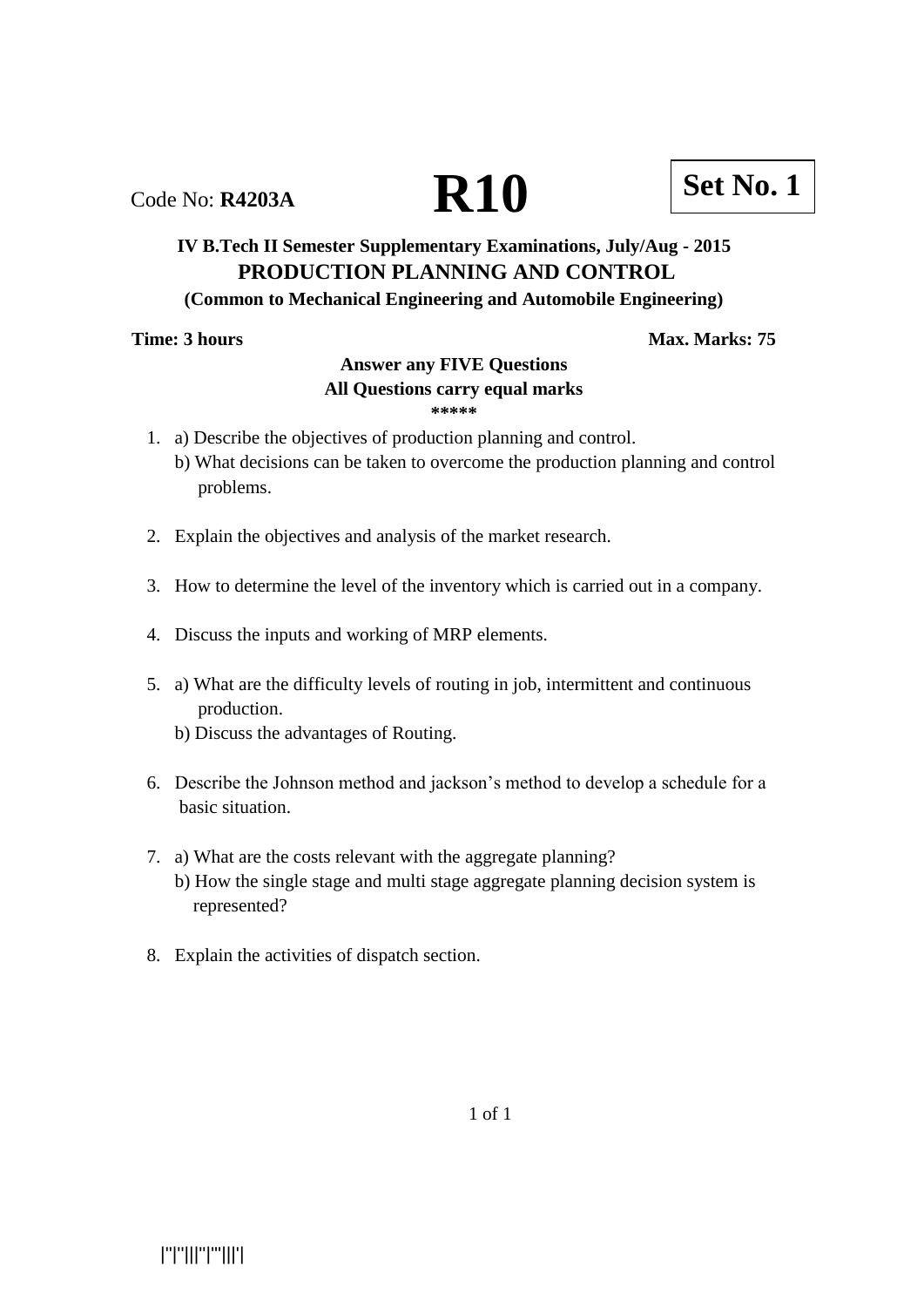# Code No: **R4203A R10 Set No. 2**

# **IV B.Tech II Semester Supplementary Examinations, July/Aug - 2015 PRODUCTION PLANNING AND CONTROL**

# **(Common to Mechanical Engineering and Automobile Engineering)**

# **Time: 3 hours Max. Marks: 75**

## **Answer any FIVE Questions All Questions carry equal marks \*\*\*\*\***

- 1. Discuss the functions of production planning and control.
- 2. Describe the process, advantages, limitations and factors affecting the sales forecasting.
- 3. Describe the total inventory costs associated with the inventories.
- 4. Explain about the JIT and KANBAN system.
- 5. What are the factors affecting the routing and scheduling procedures? Discuss in detail.
- 6. What are the purposes and reasons necessary for scheduling a job?
- 7. Explain the functions of progress controlling aspects.
- 8. What are the common forms raised by the dispatcher? Explain.

1 of 1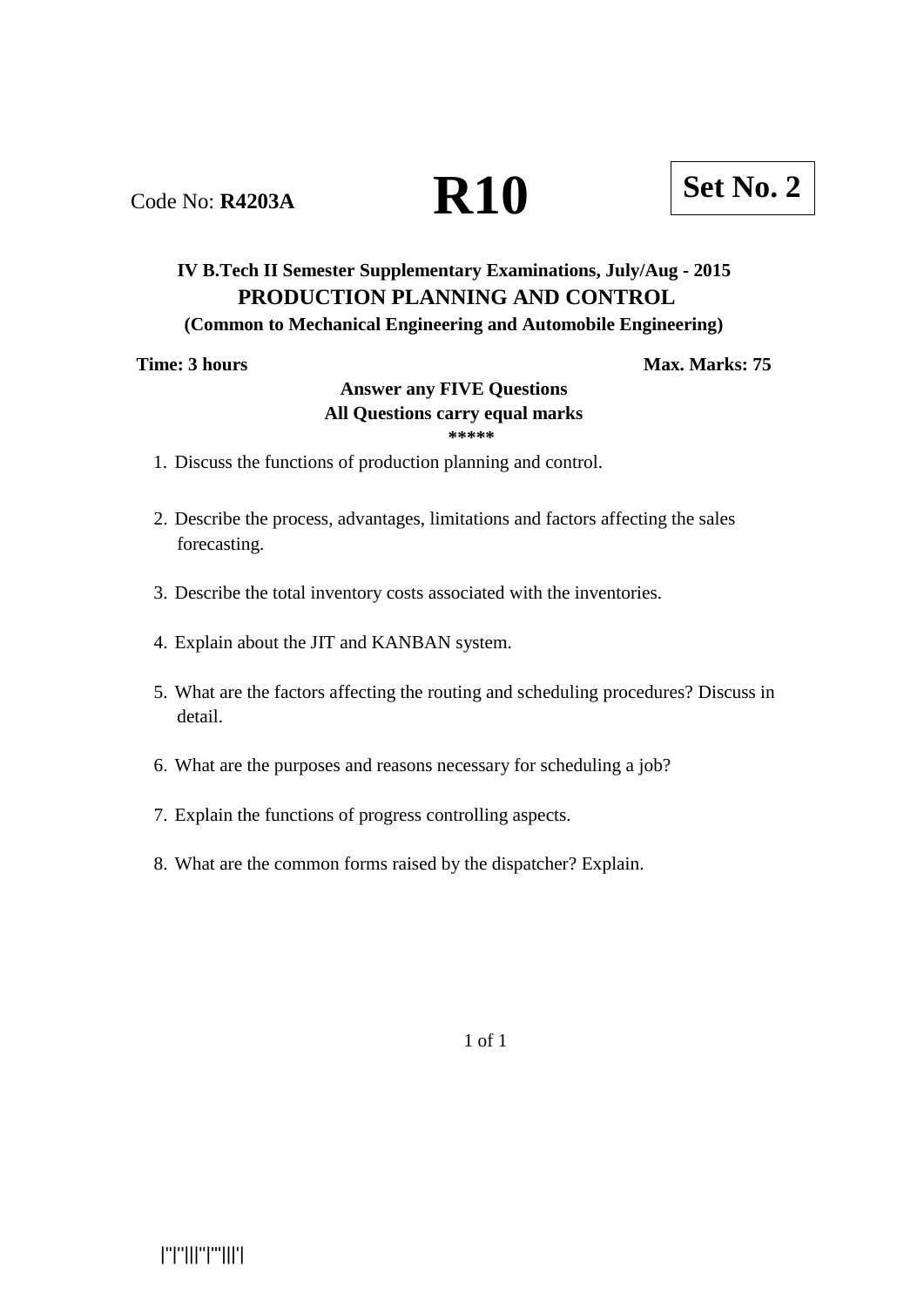Code No: **R4203A R10 Set No. 3**

# **IV B.Tech II Semester Supplementary Examinations, July/Aug - 2015 PRODUCTION PLANNING AND CONTROL**

# **(Common to Mechanical Engineering and Automobile Engineering)**

# **Time: 3 hours Max. Marks: 75**

# **Answer any FIVE Questions**

# **All Questions carry equal marks**

**\*\*\*\*\***

- 1. Explain the need, effect and advantages of PPC.
- 2. a) The following are the available data of sales in lakhs of rupees :

| Year  | 1980 | 1981 | 1982 | 1983 | 1984 |
|-------|------|------|------|------|------|
| Sales | 50   | 70   | 60   | 80   | 90   |

 Assume the same relationship holds true for future, forecast the sales for the year 1990 and 1995 by applying least square method.

b) Explain the types and objectives of forecasting.

- 3. How to determine EOQ for an inventory model with uniform demand, several production runs of unequal length and when stock replenishment is not instantaneous.
- 4. What are the various LOB techniques used for manual planning and scheduling technique.
- 5. Differentiate between the operation sheet and route sheet. Explain with an example what the route sheet consists of.
- 6. a) How the information flows for a master scheduling. b) What is short term scheduling?
- 7. What are the commonly heuristic methods used for an optimal solution for a line balancing problem.
- 8. Describe the applications of computers in production planning and control problems for data acquisition, analysis and results to arrive at the right decision.

1 of 1

|''|''|||''|'''|||'|